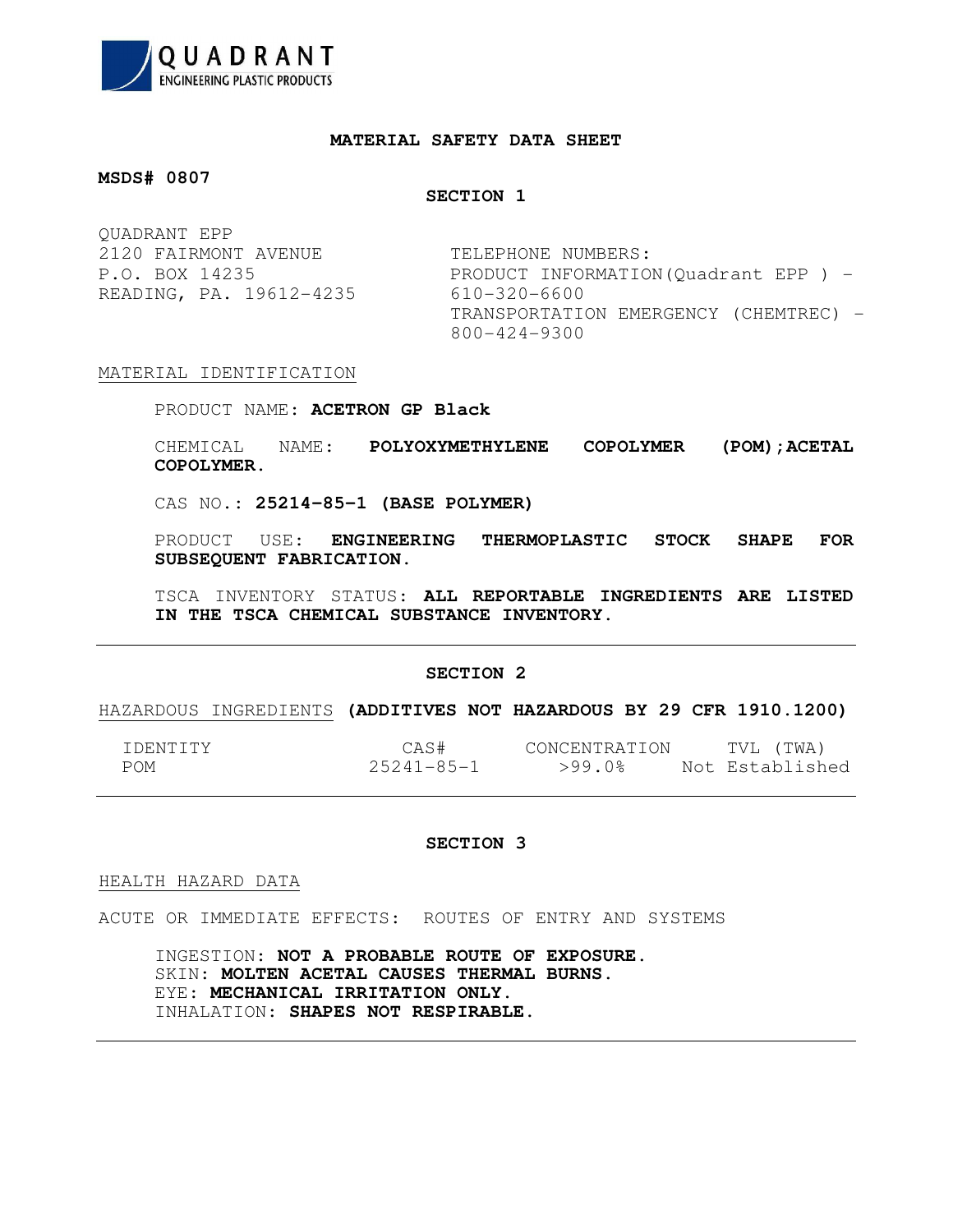**MSDS #0807 Quadrant EPP** Page 2

#### **SECTION 4**

#### EMERGENCY FIRST AID

- **If exposed to fumes from overheating, move to fresh air. Consult a physician if symptoms persist.**
- **Wash skin with soap and plenty of water.**
- Flush eyes with water. Consult a physician if symptoms  **persist.**
- **If molten acetal contacts skin, cool rapidly with cold water. Do not attempt to peel acetal from skin. Obtain medical attention to thermal burn.**

CHRONIC EFFECTS: **CHRONIC INHALATION STUDIES IN ANIMALS HAVE SHOWN THAT FORMALDEHYDE CAUSES NASAL CANCER IN RATS. THE INTERNATIONAL AGENCY FOR RESEARCH ON CANCER HAS CLASSIFIED FORMALDEHYDE AS A CARCINOGEN IN GROUP 2A, AND THE NATIONAL TOXICOLOGY PROGRAM INCLUDED FORMALDEHYDE IN ITS ANNUAL REPORT ON CARCINOGENS. THE OSHA TWA FOR FORMALDEHYDE IS 0.75 PPM. THE ACGIH TLV IS 1 PPM. THE OSHA AND ACGIH STEL IS 2 PPM.**

MEDICAL CONDITIONS GENERALLY AGGRAVATED BY THIS MATERIAL: **NO DATA ARE AVAILABLE WHICH ADDRESSES MEDICAL CONDITIONS THAT ARE GENERALLY RECOGNIZED AS BEING AGGRAVATED BY EXPOSURE TO THIS PRODUCT.**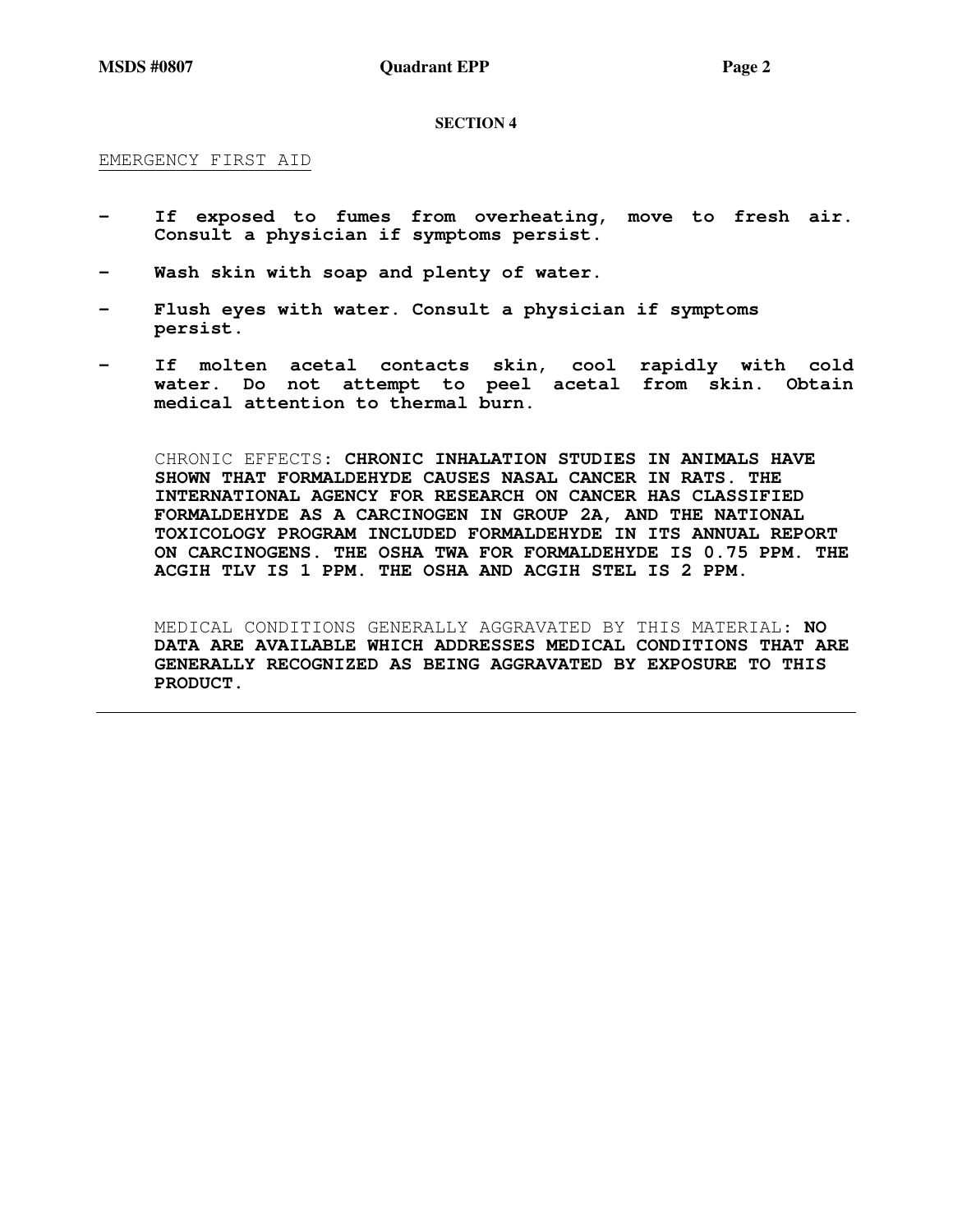**MSDS #0807 Quadrant EPP Page 3 Page 3** 

### **SECTION 5**

#### FIRE AND EXPLOSION HAZARD DATA

FLASH IGNITION TEMPERATURE: **608 F./ 320 C.** METHOD: **ASTM D-1929**

UNUSUAL FIRE, EXPLOSION HAZARDS: **NONE KNOWN.**

HAZARDOUS COMBUSTION PRODUCTS: **FORMALDEHYDE MAY BE RELEASED IF PRODUCT IS EXPOSED TO EXCESSIVE HEAT OR FIRE.** 

SPECIAL FIRE FIGHTING INSTRUCTIONS: **FIRE FIGHTERS AND OTHERS EXPOSED TO PRODUCTS OF COMBUSTION SHOULD WEAR FULL PROTECTIVE CLOTHING INCLUDING SELF-CONTAINED BREATHING APPARATUS. FIRE FIGHTING EQUIPMENT SHOULD BE THOROUGHLY DECONTAMINATED AFTER USE.**

EXTINGUISHING MEDIA: **WATER SPRAY OR ANY CLASS A EXTINGUISHING AGENT.**

# **>= Physical health Hazards:**

DUST MAY FORM EXPLOSIVE MIXTURES WITH AIR. AVOID DUST FORMATION AND CONTROL IGNITION SOURCES. ALL PLASTIC DUST PARTICLES SUSPENDED IN AIR ARE COMBUSTIBLE AND MAY BE EXPLOSIVE. KEEP AWAY FROM HEAT, SPARKS, FLAME, AND OTHER IGNITION SOURCES. PREVENT DUST ACCUMULATIONS AND DUST CLOUDS. EMPLOY GROUNDING, VENTING, AND EXPLOSIVE RELIEF PROVISIONS IN ACCORDANCE WITH ACCEPTED ENGINEERING PRACTICES AND NFPA PROVISIONS IN ANY PROCESS CAPABLE OF GENERATING DUST AND/OR STATIC ELECTRICITY. EXPLOSION HAZARDS APPLY ONLY TO DUSTS, NOT GRANULAR FORMS OF THIS PRODUCT. SEE ALSO SPECIAL PRECAUTIONS SECTION BELOW.

# **SECTION 6**

ACCIDENTAL RELEASES

SPILL OR RELEASE: **CLEAN UP BY VACUUMING OR SWEEPING TO PREVENT FALLS.** 

**SECTION 7** 

STORAGE CONDITIONS

**Dry storage.**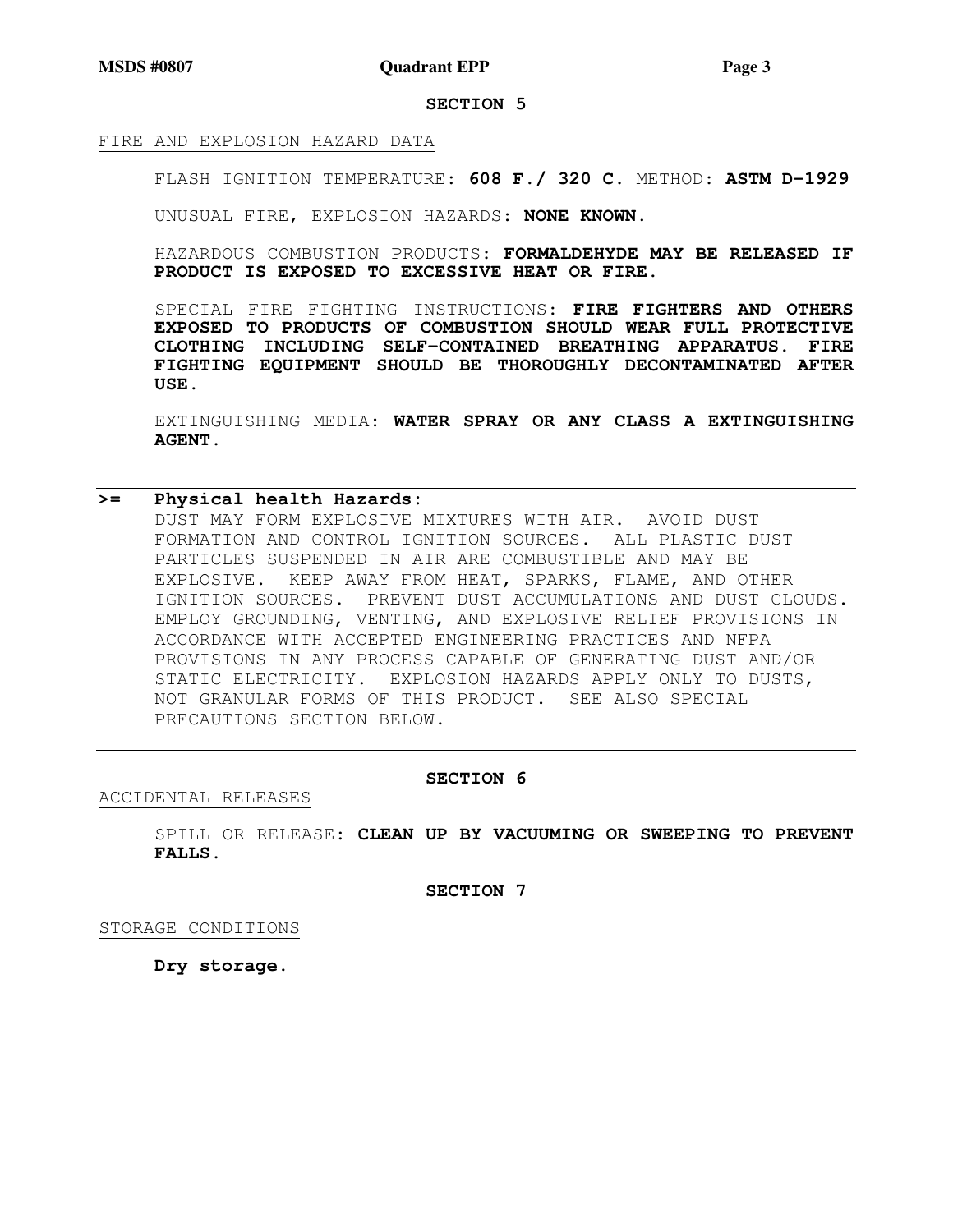# **SECTION 8**

#### PROTECTION INFORMATION

**EYE: Safety glasses are recommended to prevent particulate matter from entering eyes while grinding or machining.** 

**SKIN: Protective gloves are required when handling hot polymer. Also, long sleeve cotton shirt and long pants if handling molten polymer.** 

**VENTILATION: Local exhaust at processing equipment to keep particulates below 15 mg/m3, the OSHA limit for nuisance dusts. Grinding and machining of parts should be reviewed to assure that particulate levels are kept at recommended levels. Also, formaldehyde fumes may be released during fabrication.** 

**RESPIRATOR: None under normal processing, if ventilation is adequate. If formaldehyde concentration is above 1 ppm, a properly fitted NIOSH approved respirator is required.** 

#### **SECTION 9**

### PHYSICAL/CHEMICAL DATA

APPEARANCE: **STOCK SHAPE MAY BE ROD, PLATE, TUBE, OR STRIP FORM.**

ODOR: **ESSENTIALLY ODORLESS.**

MELTING POINT: **160 - 172 C./ 320 - 342 F.**

SOLUBILITY IN WATER: **INSOLUBLE**

VOLATILE CONTENT %: **<1%**

SPECIFIC GRAVITY: **1.38 - 1.42** 

# **>= Precautions For Repair & Maintenance Of Contaminated Equipment: Eliminate ignition sources:**

TRANSFER FROM STORAGE WITH A MINIMUM AMOUNT OF DUSTING. GROUND ALL TRANSFER, BLENDING, AND DUST COLLECTING EQUIPMENT TO PREVENT STATIC SPARKS IN ACCORDANCE WITH NFPA 70 "NATIONAL ELECTRIC CODE". REVIEW AND COMPLY WITH ALL RELEVANT NFPA PROVISIONS, INCLUDING BUT NOT LIMITED TO NFPA 484 AND NFPA 654 RELATED TO COMBUSTIBLE DUST HAZARDS. REMOVE ALL IGNITION SOURCES FROM MATERIAL HANDLING, TRANSFER, AND PROCESSING AREAS WHERE DUST MAY BE PRESENT. LOCAL EXHAUST VENTILATION SHOULD BE PROVIDED IN WORK AREA.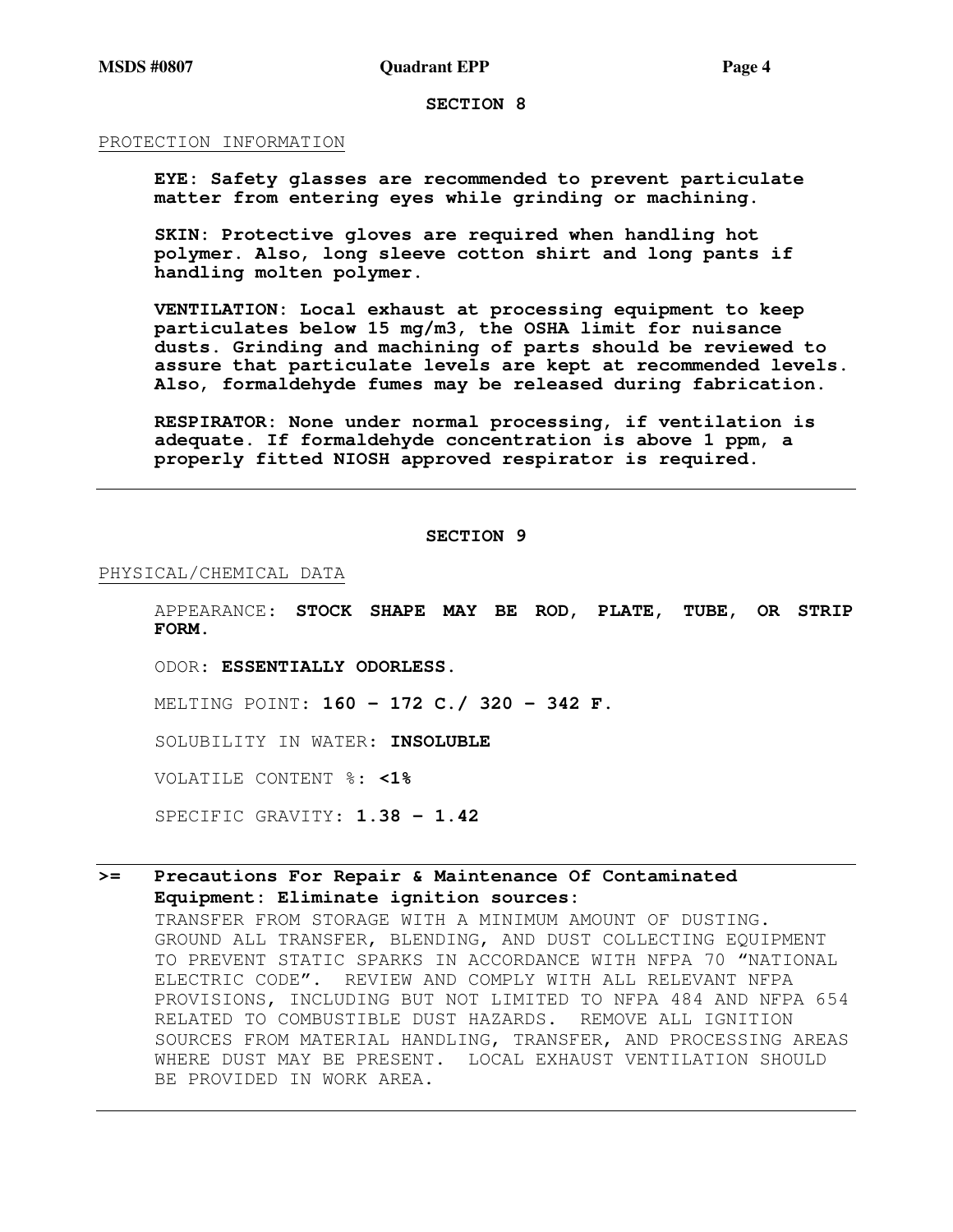**MSDS #0807 Quadrant EPP Page 5 Page 5** 

**SECTION 10** 

HAZARDOUS REACTIVITY

STABILITY AT ROOM TEMPERATURE: **STABLE.**

MATERIALS TO AVOID: **STRONG ACIDS AND BASES, DECOMPOSES FORMING FORMALDEHYDE. STRONG OXIDIZING AGENTS.**

CONDITIONS TO AVOID: **HEATING ABOVE 240 C./ 464 F.- FORMS FORMALDEHYDE.**

### **SECTION 11**

TOXICOLOGICAL INFORMATION

CHRONIC TOXICITY: **ACETRON SHAPES ARE HARMLESS.** 

MEDICAL CONDITIONS PRONE TO AGGRAVATION BY EXPOSURE: **NO DATA IS AVAILABLE WHICH ADDRESSES MEDICAL CONDITIONS THAT ARE GENERALLY RECOGNIZED AS BEING AGGRAVATED BY EXPOSURE TO THIS PRODUCT.**

CARCINOGENICITY: **REFER TO SECTION 4 (CHRONIC EFFECTS) FOR EFFECTS OBSERVED IN ANIMALS.**

ECOLOGICAL INFORMATION

#### **SECTION 12**

**AQUATIC TOXICITY: Toxicity is expected to be low based on insolubility of polymer in water.** 

#### **SECTION 13**

#### DISPOSAL

**SPILL OR RELEASE: Clean up by vacuuming or wet sweeping to minimize dust exposure.** 

**WASTE DISPOSAL: Recycling is encouraged, Landfill or incineration in compliance with Federal, State, and Local regulations.** 

TRANSPORT INFORMATION

**SECTION 14** 

DOT HAZARD CLASS: **NA** SHIPPING NAME: **NA**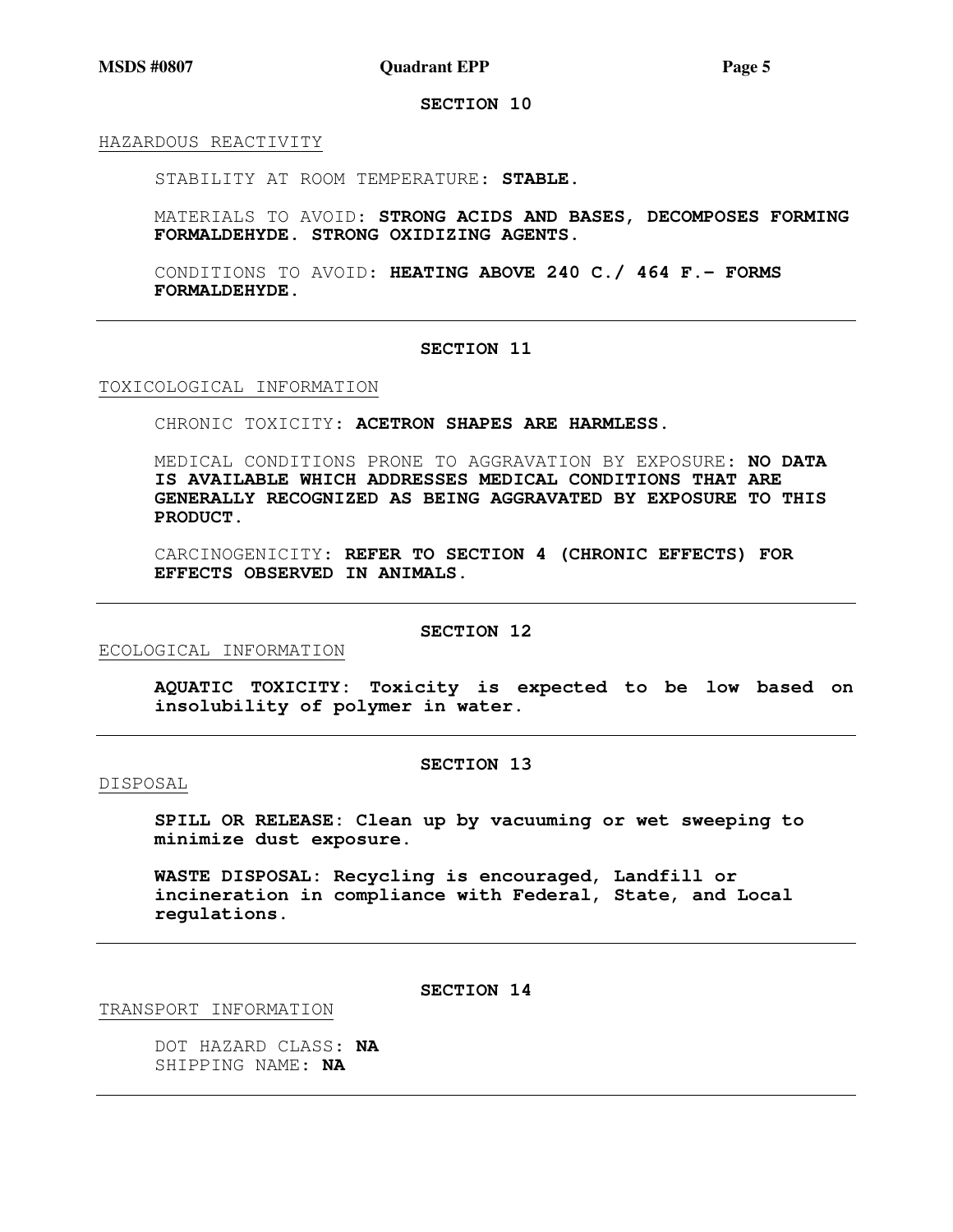# **SECTION 15A REGULATORY INFORMATION**

# SECTION 313 SUPPLIER NOTIFICATION: (SARA TITLE III-TOXIC CHEMICALS LIST)

This product contains no known toxic chemicals subject to the reporting requirements of section 313 of the Emergency Planning and Community Right-To-Know Act of 1986 and 40 CFR 372.

### STATE RIGHT TO KNOW LAWS

No substances on the state hazardous list, for the states indicated below, are used in the manufacture of products on this Material Safety Data Sheet, with the exceptions indicated. While we do not specifically analyze these products, or the raw materials used in their manufacture, for substances on various state hazardous substances lists, to the best of our knowledge the products on this Material Safety Data Sheet contain no such substances except for those specifically listed below:

### PENNSYLVANIA:

SUBSTANCES ON THE PENNSYLVANIA HAZARDOUS SUBSTANCES LIST PRESENT AT A CONCENTRATION OF 1% OR MORE: **NONE KNOWN.**

SUBSTANCES ON THE PENNSYLVANIA SPECIAL HAZARDOUS SUBSTANCES LIST PRESENT AT A CONCENTRATION OF 0.01% OR MORE: **NONE KNOWN.**

# CALIFORNIA PROPOSITION 65:

SUBSTANCES KNOWN TO THE STATE OF CALIFORNIA TO CAUSE CANCER: **FORMALDEHYDE.**

SUBSTANCES KNOWN TO THE STATE OF CALIFORNIA TO CAUSE BIRTH DEFECTS OR OTHER REPRODUCTIVE HARM: **NONE KNOWN.**

| Health             |   |  |
|--------------------|---|--|
| Flammability       |   |  |
| Reactivity         |   |  |
| $_{\rm PPE}$       | A |  |
| #Acute<br>*Chronic |   |  |

# **SECTION 15B LABELING INFORMATION**